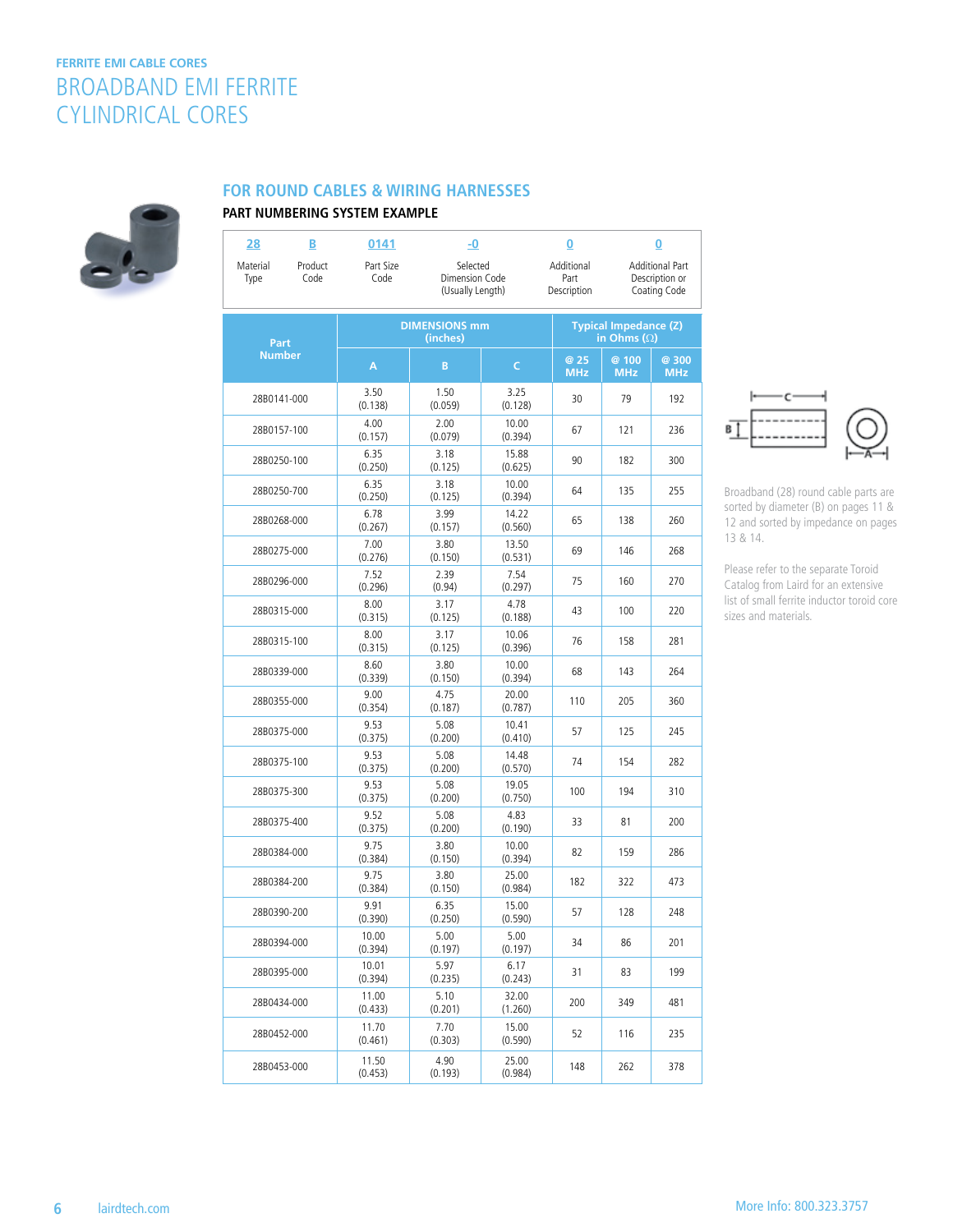# **FERRITE EMI CABLE CORES** BROADBAND EMI FERRITE CYLINDRICAL CORES



| Part          | <b>DIMENSIONS mm</b><br>(inches) |                  |                  | <b>Typical Impedance (Z)</b><br>in Ohms $(\Omega)$ |                     |                     |
|---------------|----------------------------------|------------------|------------------|----------------------------------------------------|---------------------|---------------------|
| <b>Number</b> | A                                | B                | C                | @ 25<br><b>MHz</b>                                 | @ 100<br><b>MHz</b> | @ 300<br><b>MHz</b> |
| 28B0470-000   | 12.00<br>(0.472)                 | 5.60<br>(0.220)  | 20.00<br>(0787)  | 109                                                | 211                 | 344                 |
| 28B0473-000   | 12.00<br>(0.472)                 | 3.55<br>(0.140)  | 10.00<br>(0.394) | 101                                                | 195                 | 320                 |
| 28B0473-200   | 12.00<br>(0.472)                 | 3.55<br>(0.140)  | 25.00<br>(0.984) | 240                                                | 424                 | 558                 |
| 28B0474-000   | 12.00<br>(0.472)                 | 4.50<br>(0.177)  | 20.00<br>(0.787) | 138                                                | 245                 | 370                 |
| 28B0485-000   | 12.32<br>(0.485)                 | 4.88<br>(0.192)  | 25.40<br>(1.000) | 170                                                | 320                 | 450                 |
| 28B0500-100   | 12.70<br>(0.500)                 | 7.92<br>(0.312)  | 6.35<br>(0.250)  | 33                                                 | 83                  | 200                 |
| 28B0500-300   | 12.70<br>(0.500)                 | 7.92<br>(0.312)  | 12.70<br>(0.500) | 54                                                 | 118                 | 230                 |
| 28B0562-000   | 14.27<br>(0.562)                 | 6.35<br>(0.250)  | 10.16<br>(0.400) | 69                                                 | 145                 | 270                 |
| 28B0562-100   | 14.27<br>(0.562)                 | 6.35<br>(0.250)  | 13.46<br>(0.530) | 89                                                 | 184                 | 303                 |
| 28B0562-200   | 14.27<br>(0.562)                 | 6.35<br>(0.250)  | 28.58<br>(1.125) | 159                                                | 294                 | 439                 |
| 28B0562-500   | 14.27<br>(0.562)                 | 6.35<br>(0.250)  | 38<br>(1.496)    | 196                                                | 358                 | 487                 |
| 28B0562-300   | 14.27<br>(0.562)                 | 6.35<br>(0.250)  | 28.32<br>(1.115) | 150                                                | 270                 | 420                 |
| 28B0563-000   | 14.27<br>(0.562)                 | 7.26<br>(0.286)  | 15.24<br>(0.600) | 85                                                 | 173                 | 295                 |
| 28B0563-100   | 14.27<br>(0.562)                 | 7.26<br>(0.286)  | 20.30<br>(0.800) | 109                                                | 217                 | 333                 |
| 28B0563-200   | 14.27<br>(0.562)                 | 7.26<br>(0.286)  | 28.57<br>(1.125) | 149                                                | 287                 | 406                 |
| 28B0570-000   | 14.48<br>(0.570)                 | 8.51<br>(0.335)  | 5.51<br>(0.217)  | 32                                                 | 82                  | 200                 |
| 28B0590-000   | 14.99<br>(0.590)                 | 6.99<br>(0.275)  | 27.94<br>(1.100) | 170                                                | 300                 | 450                 |
| 28B0591-200   | 15.00<br>(0.591)                 | 5.90<br>(0.232)  | 35.00<br>(1.378) | 207                                                | 377                 | 508                 |
| 28B0592-000   | 15.00<br>(0.591)                 | 4.50<br>(0.177)  | 40.00<br>(1.575) | 361                                                | 653                 | 627                 |
| 28B0616-000   | 15.65<br>(0.616)                 | 6.99<br>(0.275)  | 28.58<br>(1.125) | 170                                                | 310                 | 450                 |
| 28B0625-000   | 15.88<br>(0.625)                 | 7.87<br>(0.310)  | 14.27<br>(0.563) | 79                                                 | 163                 | 273                 |
| 28B0625-100   | 15.88<br>(0.625)                 | 7.87<br>(0.310)  | 28.58<br>(1.125) | 150                                                | 280                 | 400                 |
| 28B0629-000   | 16.00<br>(0.630)                 | 10.00<br>(0.394) | 16.00<br>(0.630) | 60                                                 | 129                 | 248                 |
| 28B0631-000   | 16.00<br>(0.630)                 | 9.25<br>(0.364)  | 11.99<br>(0.472) | 60                                                 | 130                 | 250                 |
| 28B0631-100   | 16.00<br>(0.630)                 | 9.25<br>(0.364)  | 27.99<br>(1.102) | 124                                                | 243                 | 370                 |



叮

Additional wire turns multiply impedance